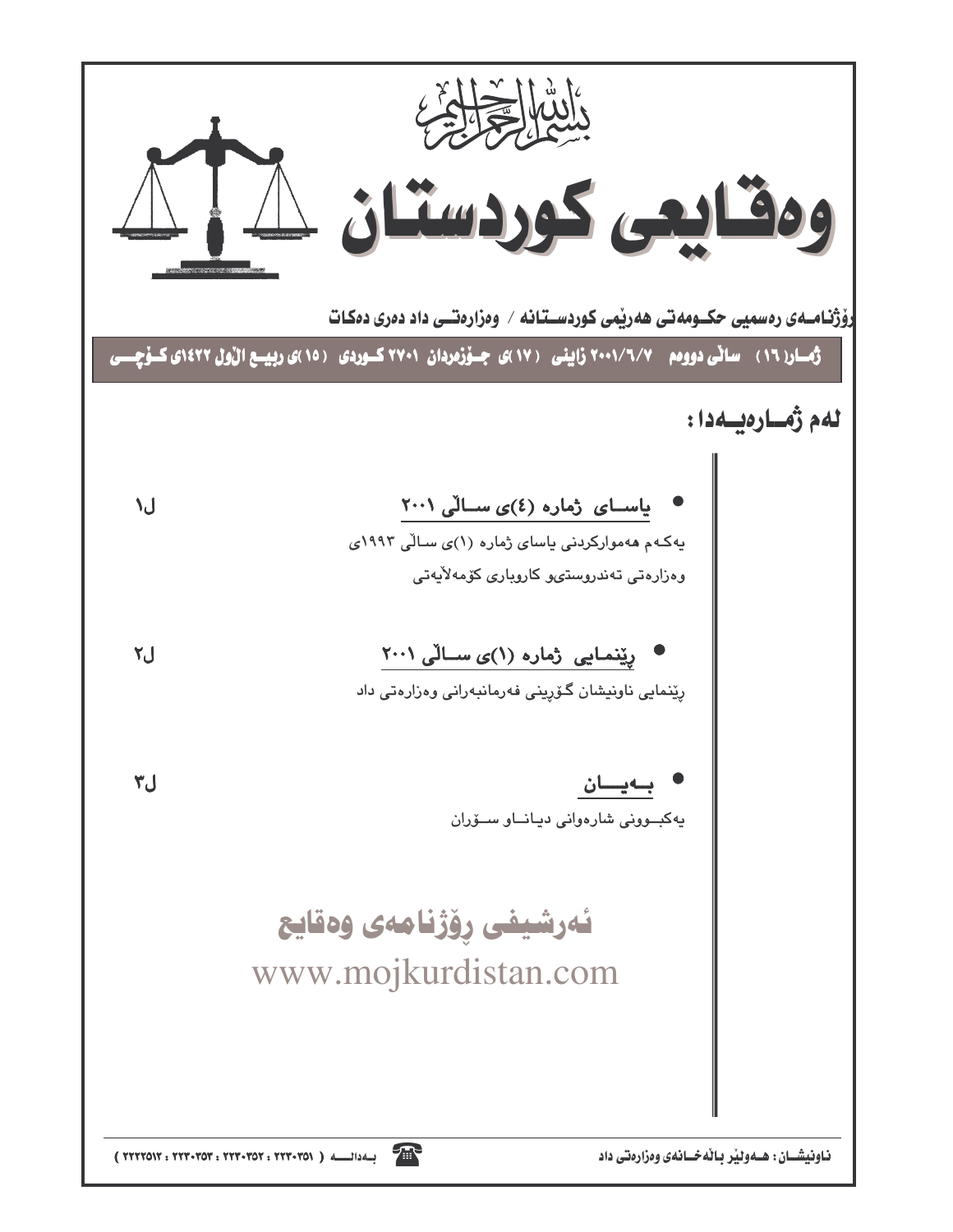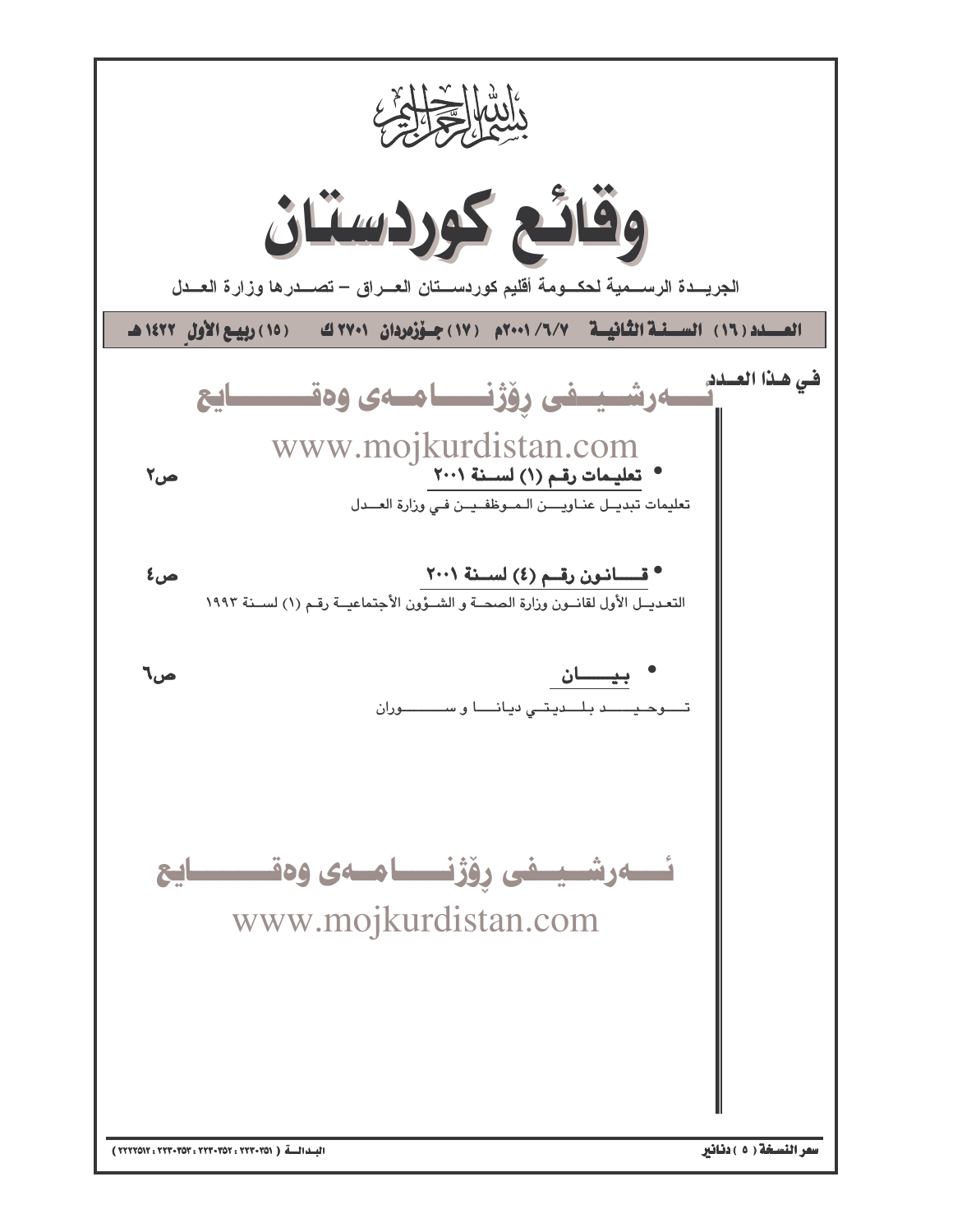## ده ناوي خواي گهورهو ميهرهبان

ىە ناوي گەنەوە ئه نجومهنی نیشتمانیی کوردستانی عیراق ژمارەى بىريسىار : } رۆژى بىريىسار : 10/0/17 " ئاشىيا "

یهشت به حوکمه کانی برگ (۱) له مادده (٥٦) و مادده (٥٣)ی پاسای ژماره (١)ی ههموارکراوی سالّی (۱۹۹۲) و ، لهسهر داواکردنی وهزیری تهندروستی و کاروباری کوّمهلاّیـهتی و رەزامەندى ئەنجومـەنى وەزيـران و ئـەو ياسـاكارييەش كـە ئەنجومـەنى نيـشتمانيى كوردسـتانى عیّراق له دانیشتنی ژماره (۹)ی رۆژی (۱۲/۰/۰/۱۲ )یدا ئهنجامی داوهو به پیّی ئهو دهسهلاّتهش کــه برگــه (٣)ى ياســاى ژمــاره (١٠)ى ســالّى ١٩٩٧ پيّمــانى داوه بريــارى دهرهيّنــانى ئــهم ىاسايەماندا:

### باسای ژماره (٤)ی ساٽي ٢٠٠١ ئاسای نەكسەم ھەمبواكسىردنى ئاسباي ژمپارە (۱)ى سيانى (۱۹۹۳)ى ومزارمتي تەنــدروســتي و كــاروبــــاري كــۆمەلأيـــەتي

م**اددهی یهکهم :** ماددهی سێیهم له یاسای ژماره (۱)ی سالّی (۱۹۹۳)ی وهزارهتی تهندروستیو کاروباری کۆمەلأيەتى ھەمواردەکرئ و بەم شێوەپەی خوارەوە دەخوێنرێتەوە٠ بەكەم :

- ۰۱ **وەزیر** : سەرۆکى بالأى وەزارەتەو بەريرسە لە رێنمايى کردنى ئيش و کارىو سەريەرشت و ريقابهکردنی بزاڤهکانی . له چوارچێوهی حوکمهکانی ياساو و پێرۆدا ههموو رێنمايی يهك و بريارو فهرمانيّ که پێوهنديي به ئهرك و فرماني وهزارهتهکهو پێکهاتهکان و کاروپاري ديکهي ئیداری و دارایهو ریکخستن و هونـهرکاریی وهزارهتهکـهوه ههیـه خـوّی دهریـان دهکـات و ، بەرامې*تَّەر* بە **ئ**ۇدېۋىمەنى وەۋىرانېش مەژىپىسە چولكە ئەندا*م*ىكى ھاۋكۆمەكە لـە**ر ئ**ەنجومـەدار ، بۆيىشى ھەييە ھەنىدى لــه دەســەلاتەكانى بىدات بــه جِيْگىرى وەزارەتەكــەو بەرپوەبــەرە كشتى يەكانى يان لغاز (كەسىنى ئىككىلىك ئىككى WWW.MQ
- ۰۲ ج**یگری وهزارهت بــوّ کارویــاری تهندروســتی :** ئــهرکی ییّوهندیـدار بــه کاروباری تەندروستی ، ئەوانەی کە وەزیر پێی دەسپێرێ ئەنجام دەدات
- ۰۳ جنگری وهزارهت بۆ کاروياری کۆمەلايەتى : ئەرکى ييوەنديدار بە کاروياری کۆمەلايەتى ، ئەوانەي كە وەزير يێى دەسيێرێ ئەنجام دەدات .

**دووهم :** بەرێوەبەريەكان و پێكهاتەكانى مەركەزى وەزارەتەكە لەمانە پێك دێن :

- ۰۱ مه کتب یی وهزیر : فرمانب ريّ بـه پلـهی بهريوهبـهر سـهروّکايهتی دهکـاو ژمـارهييّ لـه فرمانبەران يارىدەي دەدەن .
- **مەكتەبى جێگرى وەزارەت بۆ كاروپارى تەندروستى :** فرمانبەرى بەرێوەي دەباو ژمارەيى ّ  $\cdot$   $\mathsf{r}$ له فرمانبەران ياريدەي دەدەن .
- ۰۳ ج**ێگری وەزارەت بىۆ كاروبـاری كۆمەلأيـەتى** : فرمانبـەرئ بـەرێوەی دەبـاو ژمـارەيئ لـە فرمانبەران ياريدەي دەدەن .

 $\sqrt{2}$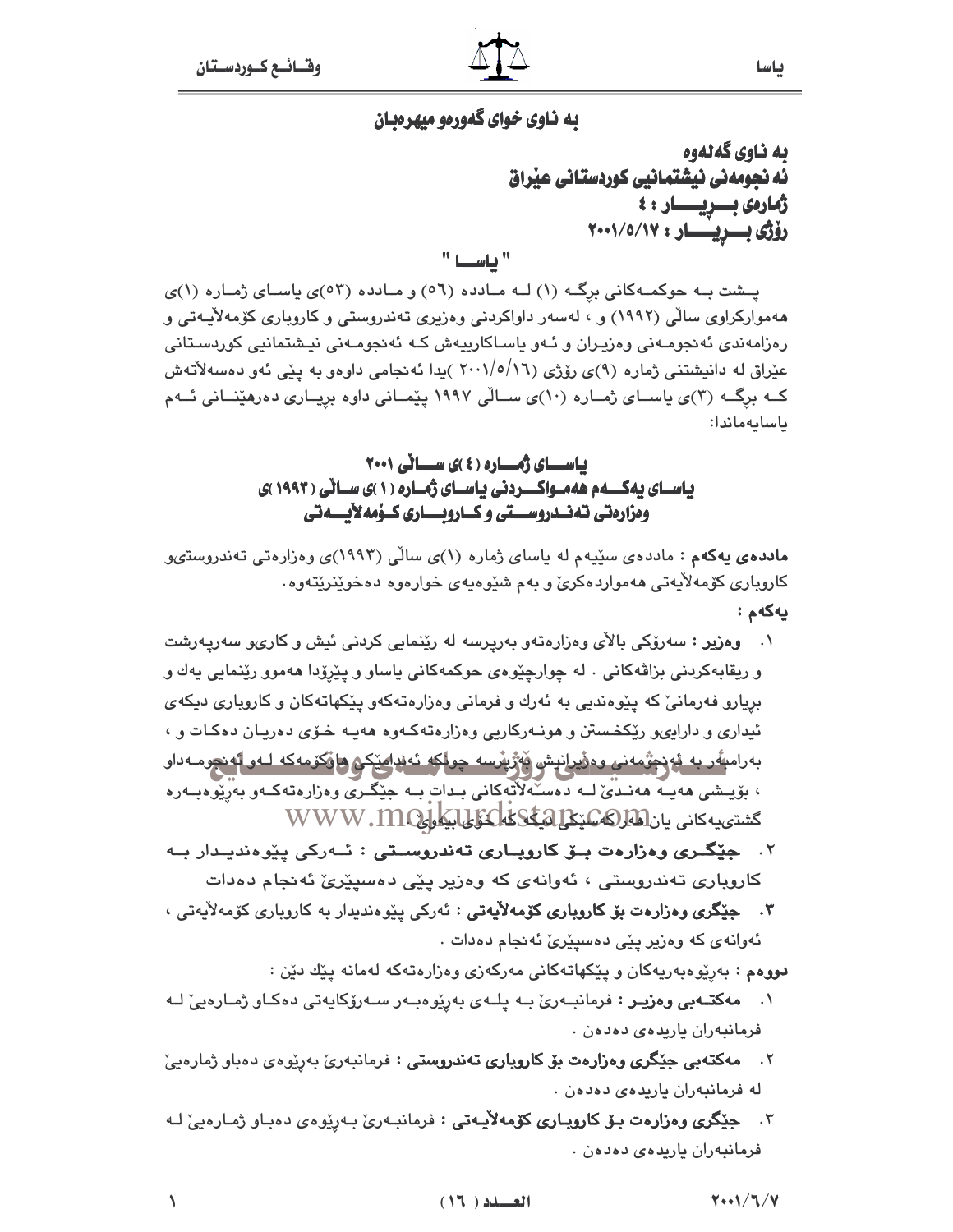**بەرپیوەبەریتی راگەياندن و پەيوەندىي يەكان** : بە مەكتەبى وەزيرەوە دەبەسترىّ .  $\cdot$  {

٥. دايەرەي ياسايى : بە وەزيرەوە دەبەسترىٰ .

ياسا

**سێپهم : ئەنجومەن :** لە بەرێوەبەرە گشتیپەكانى دىوانى وەزارەت و دايەرەكانى دىكەى سەر بە وهزارهت و ژمارهیی له یزیشکه یسیۆرهکان و ههر فرمانبهرێکیش که وهزیر له گهڵیاندا دایبنی ، يێك دێت ٠

ماددهى دووهم : هەر دەقى پيچەوانەي حوكمەكانى ئەم ياسايە بيّت ناخريته بەركار . <mark>مادده ی سێپهم</mark> : پێویسته ئەنجومەنی وەزیران حوکمەکانی ئەم یاسایە بخەنە بەرکار . ماددهی چوارهم : ئهم ياسايه له رۆژى بلاوكردنـهوهى لـه ( وهقـايعى كوردسـتان ) دا دهخريتـه نەركار .

د . رۆژ نورى شـاوەيـس ســهروکی ئه نجــومهنی نیشتمانیی کوردسـتـانی عیّــراق

## " فـهرمـاني وهزاري "

یشت به ئهحکامی ماده/۳ له پاسای ژماره/۱۲ی سـالّی۱۹۹۲، پاسـای وهزارهتـی داد و پاسـای راژەي شارستانى ژمارە (٢٤)ى سالى ١٩٦٠و ياساي ميلاك ژمارە/٢٥عىسالى ١٩٦٠ورێنماييەكانى دارایی ، بریارمان دا ئهم رینماییهی خوارهوه دهربکریت:

| رێنمـــاييـــەكــــــانى نــاونيشـــان گــۆرپنى فــەرمانبــــەران                                                                                                    |
|----------------------------------------------------------------------------------------------------------------------------------------------------------------------|
| ژماره/ ۱ سانی ۲۰۰۱                                                                                                                                                   |
| ئسەرشىيىغى رۆژنىسامىەي وەقىسىسايى                                                                                                                                    |
| ۱.    فەرمانبەر ناونىشانى ناگۈردرێت ئەگەر وەزارەت بە يېنى ئەو مىلاكەي لە لايەن وەزارەتى<br>داراييەوە بۆي پەلىلەككرۇە، لې <u>لۇپايدىلى</u> بەناۋىلىشانۇ2 نەبىيى W W W |
| ۲.    فەرمانبەر ناونیشانی بۆ (یاریدەری دادوەری) دەگۆردرێت ئەگەر:                                                                                                     |
| i. دەرچووى كۆلێژ <i>ى</i> ياسا ، يان ماف بێت .                                                                                                                       |
| ب دهرچووی یـهکیّ لـه کۆلێـژه مرۆڨايەتييـهکان بێـت و (٥) پێـنج سـالّ بەسـەردامەزرانيدا                                                                                |
| تێۑ۪ەڕبووبێت.                                                                                                                                                        |
| ج دهرچووی په یمانگای هونـهری ،بهشـی یاسـایی یـا کـارگێڕی بێـت وحـهوت (۷) سـالٌ                                                                                       |
| خزمەتى ھەبێت.                                                                                                                                                        |
| د.     دەرچووى ئامادەيى بێت ولە(١٠)دە سالٚ خزمەتى كەمتر نەبێت .                                                                                                      |
| <b>۱.</b> فەرمانبەرى مافپەروەر ناونيشانى بۆ لێكۆلەرى دا <i>دى</i> دەگۆردرێت ئەگەر دەرچووى خولى                                                                       |
| بەھێزكردنى لێكۆڵەرى دادى بێت .                                                                                                                                       |
| ۲. وەزارەت بۆ ئـﻪم مەبەسـﺘﻪ ﻫـﻪر ﻛـﺎﺗﻰّ ﭘﻴّﻮﻳـﺴﯩﺘﻰ ﺑـﻪ ﺩﺍﻣﻪﺯﺭﺍﻧـﺪﻧﻰ ﻟﻴّﻜﯚﻟّـﻪﺭﻯ ﺩﺍﺩﻯ ﺑـﻮﻭ                                                                            |
| ،خولی لهو جۆرە ِبۆ داواکارانی پلهگۆرپن دەکاتەوە ٠٠                                                                                                                   |
| ۰۳ ئەو فەرمانبەرەى مووچەى وەستاوەوكاتى پلەبەرزكردنەوەى ھاتووە ، ناونيشانى بـەپێى                                                                                     |
| ياسا دەگۆردرێت ئەگەر لە ميلاكيش پێويسىتى بە ناونيشانەكە نەبێت .                                                                                                      |
| $\overline{u}$ / $\overline{u}$ / $\overline{u}$ / $\overline{u}$                                                                                                    |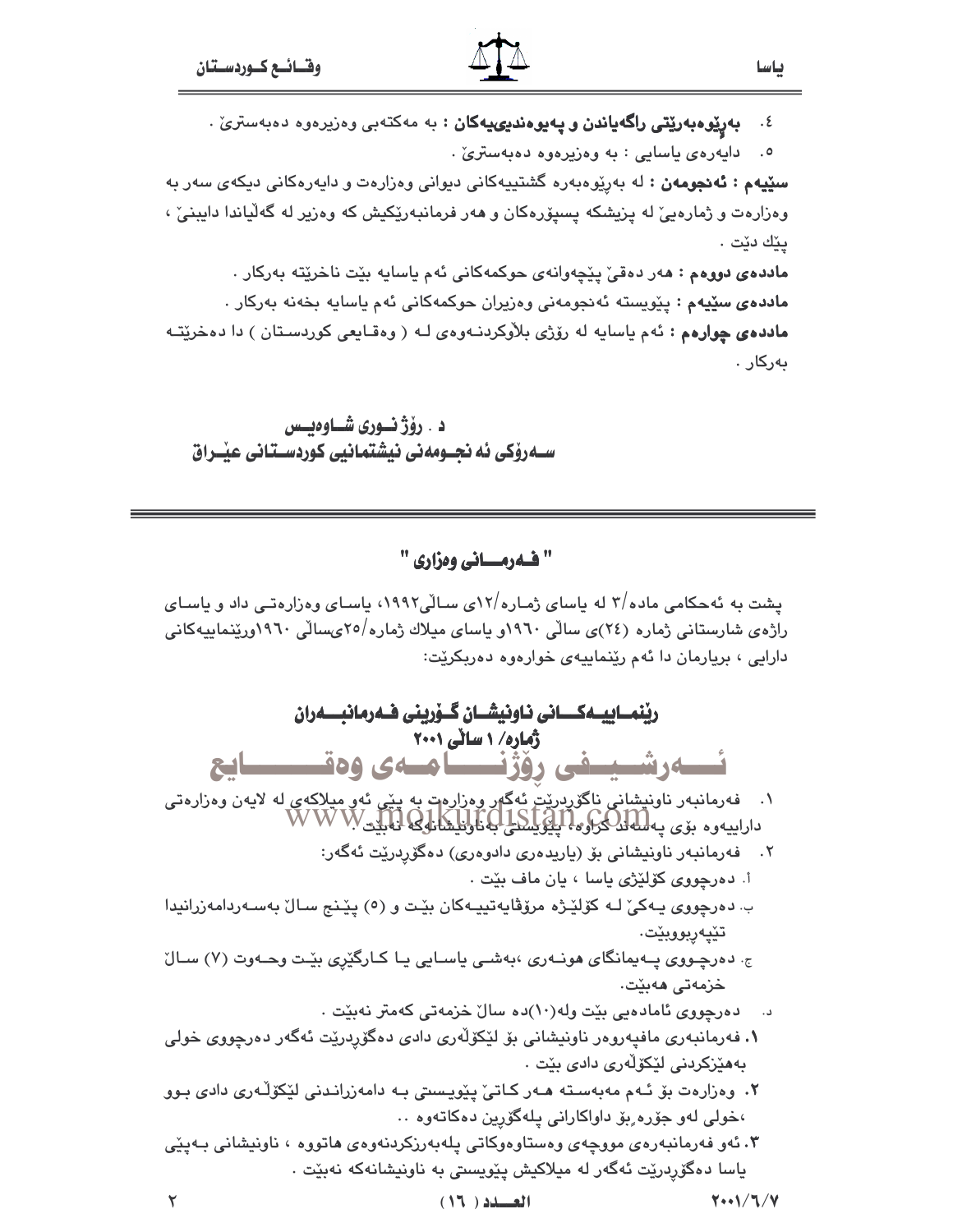۰۵ درای رهچاوکردنی خالـْـهکانی ســهرهوه،وهزارهت بـۆی ههیـه ، ئهگـهر بـینی ییّـچهوانهی ياساو رێنماييەكان نيە، بږيارى ناونيشان گۆرپىنى بۆ دەربكات،ئەگەرنا،رەتى دەكاتەوە. ئهم رێنماییه له رۆژی دهرچوونیهوه / /۲۰۰۱ کاری یێدهکرێت .

ھسادی عللی ومزيست دري داد

ومزارمتی شــارموانی و گهشـت و گـــوزار فىەرمانگىەى ياسىا  $YY19 : 0100$ (وَدَّ: ٢٠٠١/٥/٢٠٠

ياسا

#### " ئەيسىسان "

به پێی ئهو دهسهلاٌتهی کـه پێمـان دراوه بـه گـوێرهی مـادده (١١) لـه یاسـای بـهریوهبردنی شارهوانيهکِان ژماره ۱۸ سالی ۱۹۹۳ی ههٍ موارکراو و ، بـه پێـی برِيـاریِ ئهنجومـهنیِ شـارهوانی ديانا ژماره (٥) لَهُ (٢٠٠٠/٢/٢) وحكوم لِهُ الْمُتَعِمِّعَة الْمُتَارَّة لَهُمَا سَلَّهُ الْمَرْكَةُ وَمَارِهِ (٢) له الْمَارَ (٢) وه له بــه د فــراوان بــوونى ســنوورى شبـاره واتى ســۆران و زيــارپوونى راند شتوانى واى ليهـاتووه<br>المستقل المستقل المستقل المستقل المستقل المستقل المستقل المستقل المستقل المستقل المستقل المستقل المستقل المستق شارۆچكەى ديانا وەك گەرەكتك لە ناۋەندى شارى سۆران بېتى ۋېڭەوپنى ناو نەخشەى بنـەرەتى شاری سۆران . بريارماندا به :

- ۰۱ پهك بوونى شارەوانى ديانا و سۆران .
- ٢. ئهم برياره جێبهجيٚ دهکرێت له رۆژی بلاْوبوونهوهی له رۆژنامهی رەسمی .

مەئەسىون نسىور محوسد بريفكسانى ومزيسسري شسارمواني وكهشت وكسوزار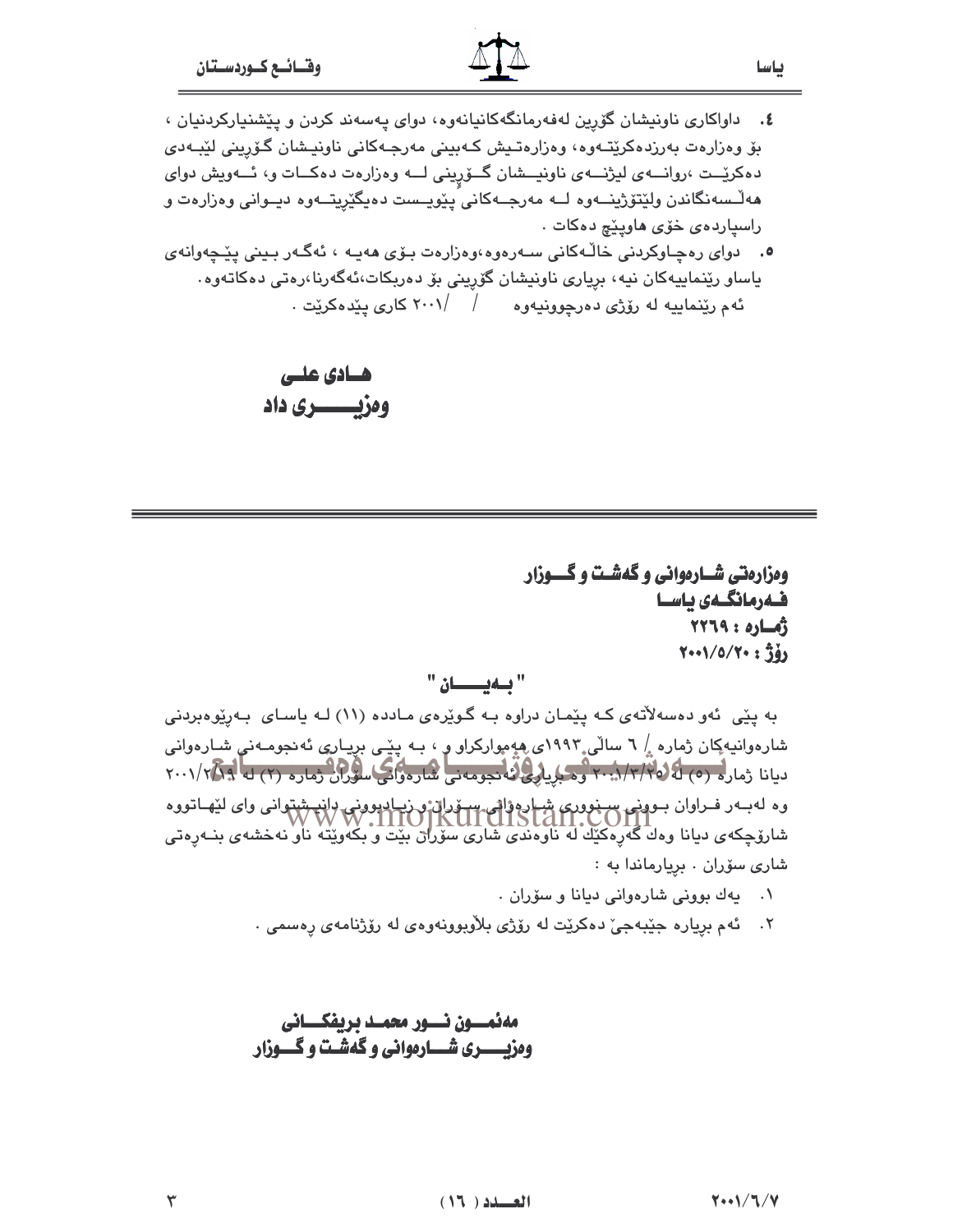#### تسم الله الرحمن الرحيم

ياسم الشعب الجلس الوطني لكوردستان العراق رفة فسرار : ٤ تأريخ الأصدار: ١٧/٥/١٧

ياسا

" قانعن "

أستنادا الى أحكام الفقـرة (١) مـن المـادة (٥٦) والمـادة (٥٣) مـن القـانون رقـم (١) لـسنة ١٩٩٢ المعدل ، وبناءا على ما عرضه وزير الصحة و الشؤون الأجتماعية ، ووافق عليـه مجلـس الـوزراء ، ومـا شـرعه المجلـس الـوطني لكوردسـتان ــــ العـراق بجلـسته المرقمـة (٩) والمنعقـدة بتــأريخ ٢٠٠١/٥/١٦ وللصلاحية المخولة لنا بموجب الفقرة (٣) من القانون رقـم (١٠) لـسنة ١٩٩٧ قررنـا اصدار القانون الأتي :

# قانسون رقم (٤) لسنة ٢٠٠١ فانسون التعديسل الأول لقانسون وزارة الصحسة والشسؤون الأجتماعيسة دقسه (١) لسيسنة ١٩٩٣

المادة الأولى : تعدل المادة الثالثة من قانون وزارة الصحة و الشؤون الأجتماعية رقم (١) لـسنة ١٩٩٢ وتقـرأ على الوجه الأتي : أولا :

- **الوزير : م**و الرئيس الأعلى للوزارة و المسؤول عن توجيه أعمالها و الأشراف و الرقابة  $\cdot$ على نشِاطاتها و تصدر عنه التعليهات و القرارات و الأوامر في كل مالـه علاقـة بمهمـات الوزارة و تشكيلاتها و"سائحتهم" (1972-1988).<br>الوزارة و تشكيلاتها و"سائر شؤونها الأدارية و المالية و التنطيمية و الفنية ضـمْن أحكـام القانون و النظام الو**ليكون مسؤوة كالم عباس المول**ي الله المتبلا لا المتحكم المتخامناً فيـه ، وله تخويل بعض صلاحياته الى الوكيل و المدراء العامين أو من يراه مناسبا في الوزارة . ٢. وكيل الوزارة لشؤون الصحة و يقوم بالمهام المتعلقة بالشؤون الصحية و التي يوكلها اليه الوزير .
- ٢. وكيل الوزارة للشؤون الأجتماعية و يقوم بالمهام المتعلقة بالشؤون الأجتماعية و الـتي يوكلها اليه الوزير .

ثانياً :

تتكون مديريات وتشكيلات مركز الوزارة من :

- ٠١ م**كتب الوزير :** يرأسه موظف بدرجة مدير و يعاونه عدد من الموظفين .
- ٢. م**كتب وكيل الوزارة لشؤون الصحة** : يديره موظف و يساعده عدد من الموظفين .

 $Y \rightarrow V/T/V$ 

 $(17.1)$ 

٤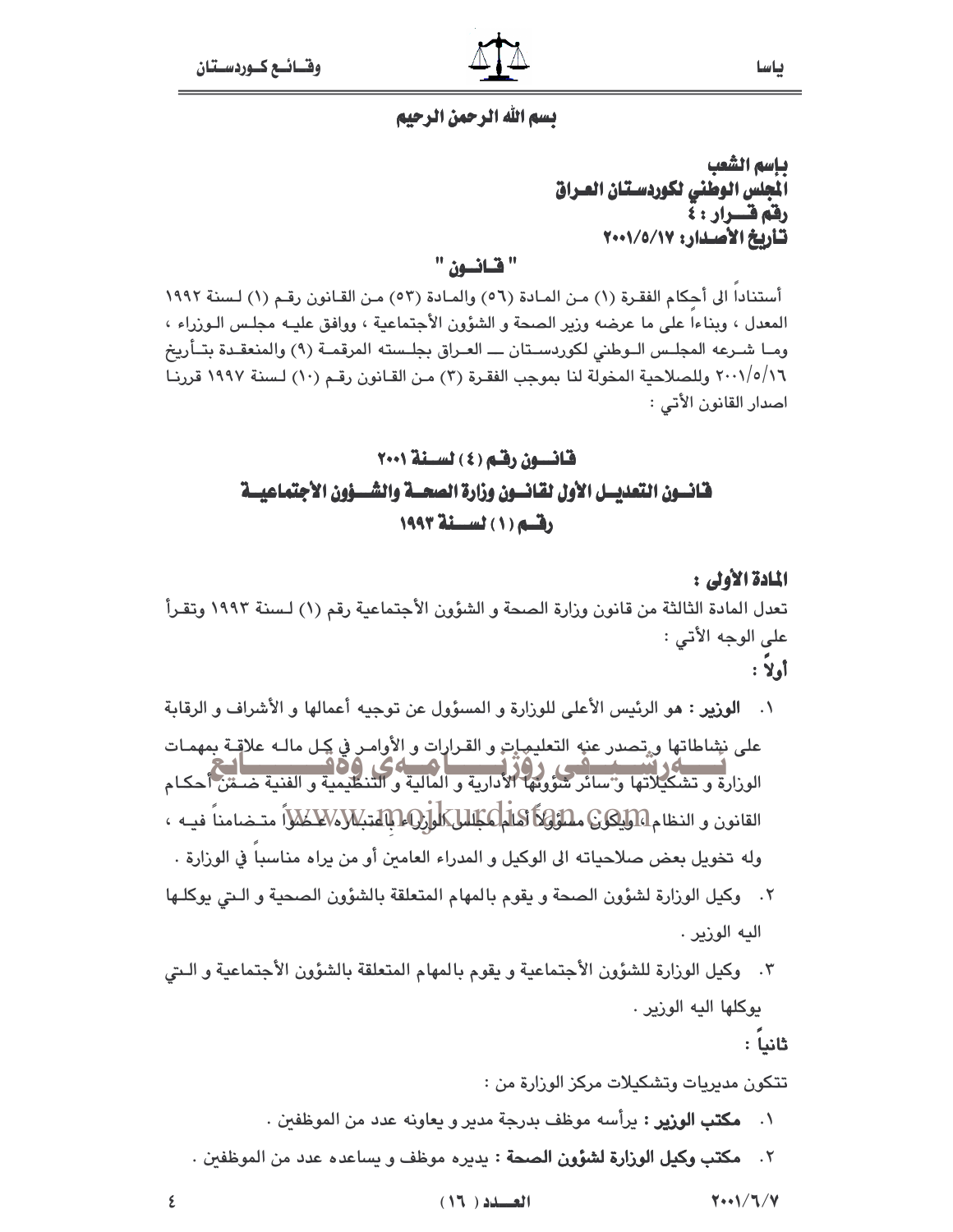- ٢. مكتب وكيـل الـوزارة للـشؤون الأجتماعيـة : ويـديره موظـف و يـساعده عـدد مـن الموظفين.
	- ٤. مديرية الأعلام و العلاقات : ترتبط بمكتب الوزير .
		- 0. الدائرة القانونية : ترتبط بالوزير .

ثالثاً :

ياسا

**المجلس : يتك**ون من وكيلي الوزارة و المدراء العاملين في ديوان الوزارة و الدوائر التابعة لهـا و عدد من الأطباء الأختصاصيين و أى موظف يقرر الوزير اضافته .

## المادة الثانية :

لا يعمل بأي نص يتعارض و أحكام هذا القانون .

#### المادة الثلالثة :

على مجلس الورراء تنفيذ احكام هذا القانون .

#### المادة الرابعة :

ينفذ هذا القانون أعتباراً من تأريخ نشره في جريدة وقائع كوردستان .